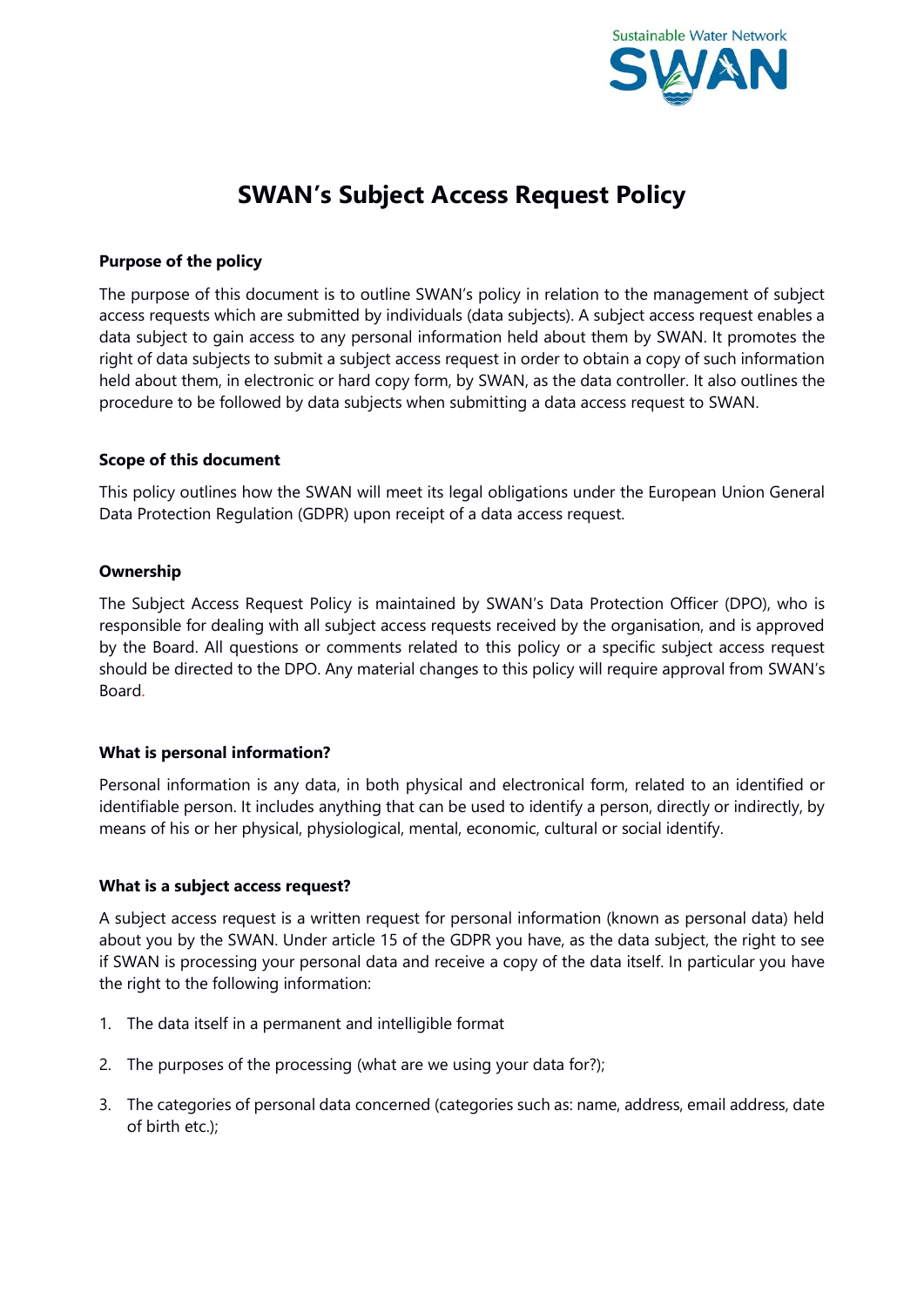

- 4. The recipients or categories of recipient to whom the personal data have been or will be disclosed, in particular recipients in third countries or international organisations; (are we sharing you information with anyone else?)
- 5. Where possible, the envisaged period for which the personal data will be stored, or, if not possible, the criteria used to determine that period (how long are we keeping your data?);
- 6. The existence of the right to request from the controller rectification or erasure of personal data or restriction of processing of personal data concerning the data subject or to object to such processing (the right to object to having your data processed, and to have data erased or corrected upon request);
- 7. The right to lodge a complaint with a supervisory authority (the Irish Data Protection Commissioner);
- 8. Where the personal data is not collected from the data subject, any available information as to their source (if we didn't collect the data from you, where did we get it?);
- 9. The existence of automated decision-making, including profiling, and meaningful information about the logic involved, as well as the significance and the envisaged consequences of such processing for the data subject.

# **How do you make a subject access request?**

In order to respond effectively and efficiently to any subject access request we ask you to:

- Download the Access Request Form
- Please complete, sign and date the form and be specific as possible about the information you wish to access.
- Attach a photocopy of your proof of identity and address to the Access Request Form.
- Send the completed request form, along with the proof of identity and address either electronically to info@swanireland.ie or by post to:
	- Sustainable Water Network Ireland (SWAN) 9 Upper Mount Street, Dublin 2,

Ireland

 If you cannot download the Access Request Form from the internet please write to us requesting a form and we shall send you a copy by return post.

Use of the Access Request Form is not mandatory. However, completing the Access Request Form should enable us to process your subject access request more efficiently.

## **What do we do when we receive a valid subject access request?**

We will first check that we have enough information to be sure of your identity. Often we will have no reason to doubt a person's identity. However, in rare cases we may request additional evidence we